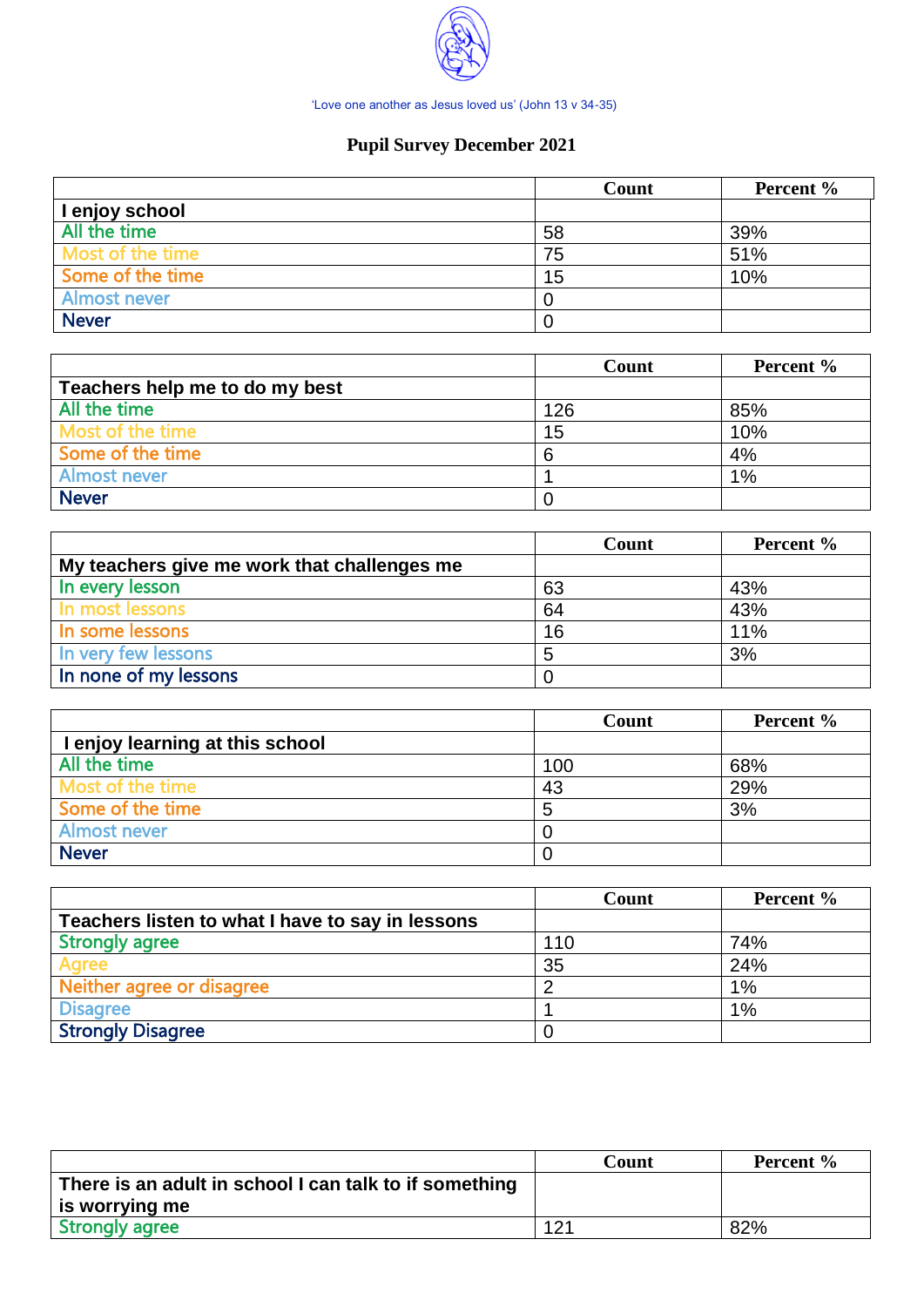| Agree                     | 24 | 16% |
|---------------------------|----|-----|
| Neither agree or disagree |    | 2%  |
| <b>Disagree</b>           |    |     |
| <b>Strongly Disagree</b>  |    |     |

|                                                     | Count | Percent % |
|-----------------------------------------------------|-------|-----------|
| The behaviour of other pupils in my lessons is good |       |           |
| All the time                                        | 55    | 37%       |
| Most of the time                                    | 67    | 45%       |
| Some of the time                                    | 26    | 18%       |
| Almost never                                        |       |           |
| <b>Never</b>                                        |       |           |

|                                                     | Count | <b>Percent</b> % |
|-----------------------------------------------------|-------|------------------|
| The behaviour of other pupils around school is good |       |                  |
| All the time                                        | 70    | 47%              |
| Most of the time                                    | 68    | 46%              |
| Some of the time                                    | 10    | 7%               |
| <b>Almost never</b>                                 |       |                  |
| <b>Never</b>                                        |       |                  |

|                                                         | Count | Percent % |
|---------------------------------------------------------|-------|-----------|
| Is bullying a problem at your school?                   |       |           |
| It does not happen                                      | 89    | 60%       |
| It happens and teachers are really good at resolving it | 44    | 30%       |
| It happens and teachers are good at resolving it        | 14    | 9%        |
| It happens and teachers are not good at resolving it    |       | 1%        |
| It happens and teachers do nothing about it             |       |           |

|                                 | Count | Percent % |
|---------------------------------|-------|-----------|
| I feel safe when I am at school |       |           |
| All the time                    | 125   | 84%       |
| Most of the time                | 22    | 15%       |
| Some of the time                |       | 1%        |
| <b>Almost never</b>             |       |           |
| <b>Never</b>                    |       |           |

|                                                                                                      | Count | Percent % |
|------------------------------------------------------------------------------------------------------|-------|-----------|
| My school encourages me to look after my physical<br>health (for example healthy eating and fitness) |       |           |
| <b>Strongly agree</b>                                                                                | 117   | 79%       |
| Agree                                                                                                | 28    | 19%       |
| Neither agree or disagree                                                                            |       | 1%        |
| <b>Disagree</b>                                                                                      |       | $1\%$     |
| <b>Strongly Disagree</b>                                                                             |       |           |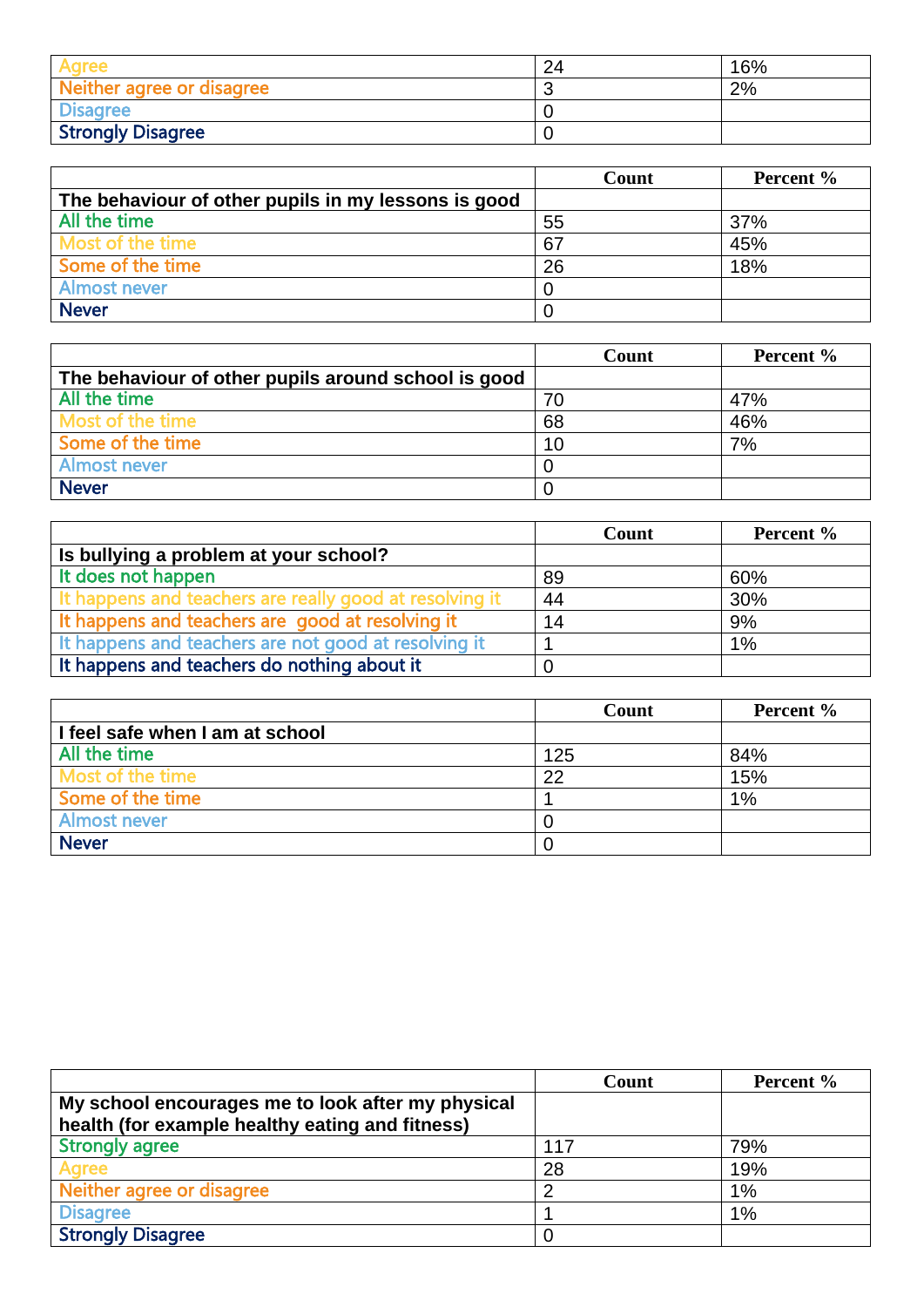|                                                                         | Count | Percent % |
|-------------------------------------------------------------------------|-------|-----------|
| My school encourages me to look after my<br>emotional and mental health |       |           |
| <b>Strongly agree</b>                                                   | 118   | 80%       |
| Agree                                                                   | 28    | 19%       |
| Neither agree or disagree                                               |       | 1%        |
| <b>Disagree</b>                                                         |       |           |
| <b>Strongly Disagree</b>                                                |       |           |

|                                                          | Count | Percent % |
|----------------------------------------------------------|-------|-----------|
| I take part in school activities outside of lessons like |       |           |
| clubs, sports, music and art                             |       |           |
| <b>Very frequently</b>                                   | 50    | 34%       |
| Frequently                                               | 44    | 30%       |
| <b>Sometimes</b>                                         | 33    | 22%       |
| Not very often                                           | 5     | 3%        |
| <b>Never</b>                                             | 16    | 11%       |

|                                                                              | Count | Percent % |
|------------------------------------------------------------------------------|-------|-----------|
| My school encourages me to be independent and to<br>take on responsibilities |       |           |
| <b>Strongly agree</b>                                                        | 120   | 81%       |
| Agree                                                                        | 28    | 19%       |
| Neither agree or disagree                                                    |       |           |
| <b>Disagree</b>                                                              |       |           |
| <b>Strongly Disagree</b>                                                     |       |           |

|                                                                                                   | Count | Percent % |
|---------------------------------------------------------------------------------------------------|-------|-----------|
| My school encourages me to respect people from<br>other backgrounds and to treat everyone equally |       |           |
| <b>Strongly agree</b>                                                                             | 140   | 95%       |
| Agree                                                                                             | 8     | 5%        |
| Neither agree or disagree                                                                         |       |           |
| <b>Disagree</b>                                                                                   |       |           |
| <b>Strongly Disagree</b>                                                                          |       |           |

|                                                                                                    | Count          | Percent % |
|----------------------------------------------------------------------------------------------------|----------------|-----------|
| My school provides me with information about my<br>next steps (For example visiting your next year |                |           |
| group)                                                                                             |                |           |
| Yes, but it was too much information and was not<br>helpful                                        | 140            | 95%       |
| Yes, I received the right amount of information that<br>was helpful                                | 8              | 5%        |
| Yes but there was not enough information that was<br>helpful.                                      | $\overline{0}$ |           |
| No, I have not received any information                                                            |                |           |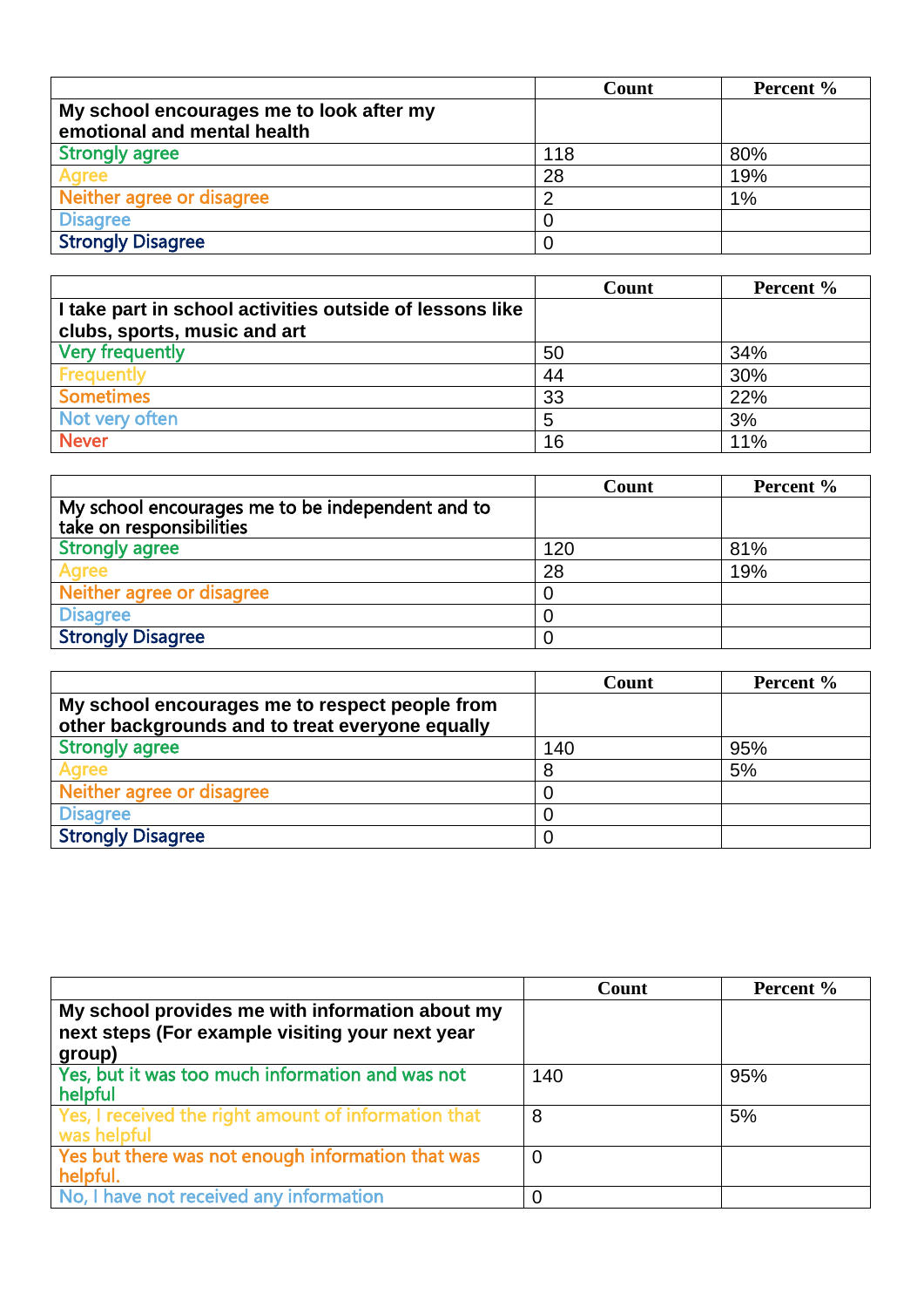|                                                  | Count | Percent % |
|--------------------------------------------------|-------|-----------|
| I would recommend this school to a friend moving |       |           |
| to the area                                      |       |           |
| <b>Yes</b>                                       | 137   | 93%       |
| MEMOE                                            | 1     | 7%        |
|                                                  |       |           |

|                                                | Count | Percent % |
|------------------------------------------------|-------|-----------|
| Worship helps me to make good choices and be a |       |           |
| better person                                  |       |           |
| <b>Yes</b>                                     | 142   | 96%       |
| Mavhe                                          |       | 3%        |
|                                                |       | 1%        |

|                                                                                                     | Count | Percent % |
|-----------------------------------------------------------------------------------------------------|-------|-----------|
| The School Vision: 'Love one another as Jesus<br>loved us' and the Christian values help me to make |       |           |
| good choices                                                                                        |       |           |
| <b>Yes</b>                                                                                          | 144   | 97%       |
| Maybe                                                                                               |       | 3%        |
|                                                                                                     |       |           |

|                                                                                                                                        | Count | Percent % |
|----------------------------------------------------------------------------------------------------------------------------------------|-------|-----------|
| St Mary's Christian vision and ethos ensures we<br>welcome, include and respect all individuals for<br>their differences in our school |       |           |
| Yes                                                                                                                                    | 147   | 99%       |
|                                                                                                                                        |       | 1%        |
|                                                                                                                                        |       |           |

|                                                                                                                                                                                                                                                                              | Count | Percent % |
|------------------------------------------------------------------------------------------------------------------------------------------------------------------------------------------------------------------------------------------------------------------------------|-------|-----------|
| We are given opportunities in school to tackle<br>injustice and make a difference by supporting<br>charities locally, nationally and globally (eg Food<br>bank, Save the Children, British Legion, Mary's<br>Meals, Christian Aid, Macmillan, by leading acts of<br>worship) |       |           |
| Yes                                                                                                                                                                                                                                                                          | 148   | 100%      |
| <b>Maybe</b>                                                                                                                                                                                                                                                                 | O     |           |
| <b>No</b>                                                                                                                                                                                                                                                                    | 0     |           |

|                                                  | Count | <b>Percent</b> % |
|--------------------------------------------------|-------|------------------|
| My RE lessons are exciting, and allow me to ask  |       |                  |
| big questions and reflect on my own spirituality |       |                  |
| Yes                                              | 121   | 82%              |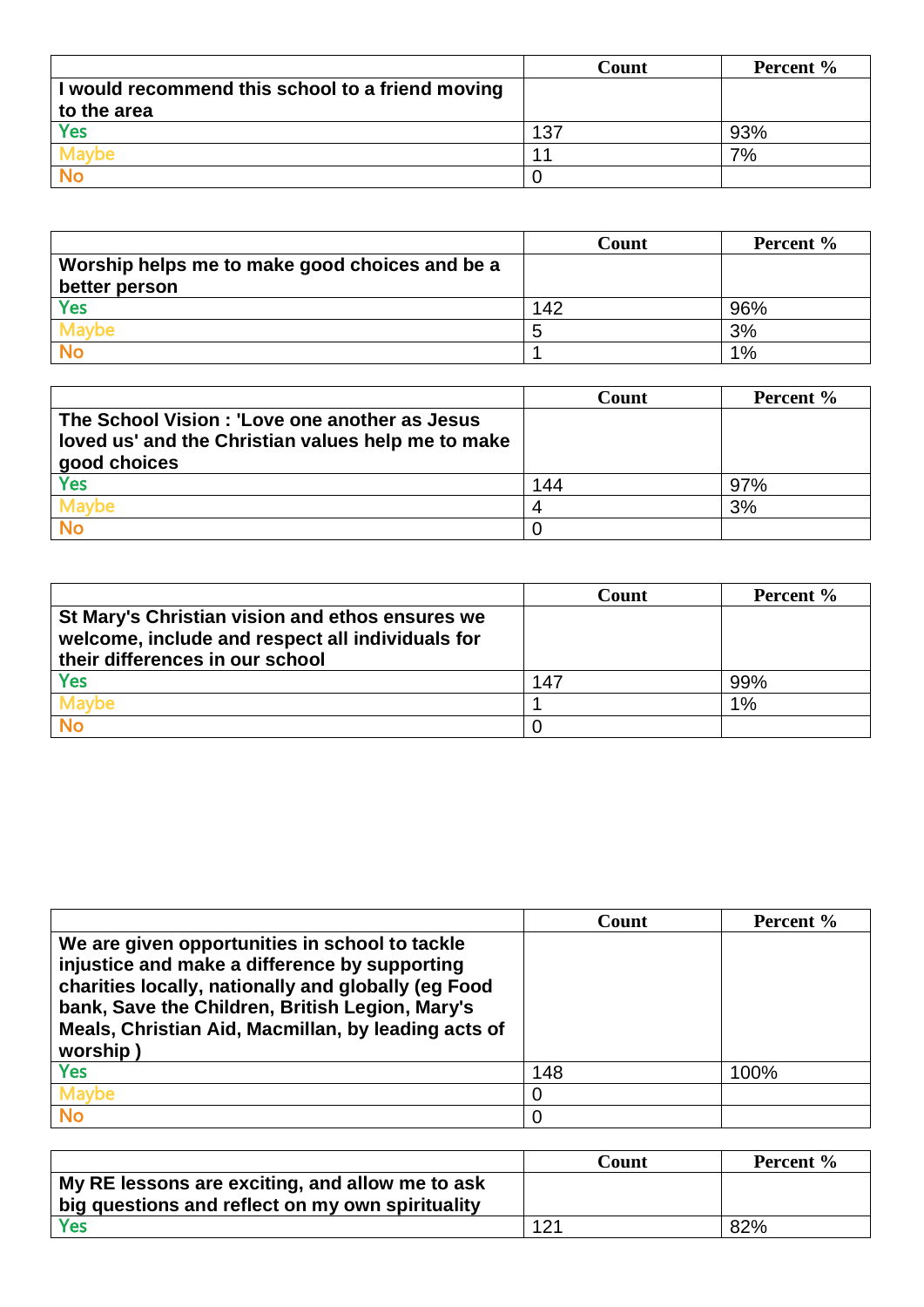|      | ንድ<br>∠∪ | 00/<br>70<br>∼ |
|------|----------|----------------|
| NAVA |          | 10/<br>л<br>70 |

## **What are the very best things about your school?**

- $\checkmark$  Everything in school
- $\checkmark$  Great teachers
- $\checkmark$  You will get help if you are stuck on anything the teachers are always there for you
- $\checkmark$  The lessons are fun and you learn a lot from them
- $\checkmark$  I like all the exiting lessons /fun lessons in school
- $\checkmark$  Friends fun and love and wonderful, amazing Teachers
- $\checkmark$  I like the kindness wall outside of year 6 and year 5
- $\checkmark$  I like when you are in Year 6 you buddy a Reception pupil to guide them through the year
- $\checkmark$  We work as a team and the teachers make the work fun and exciting so we are not bored in lessons
- $\checkmark$  We don't bully people!
- $\checkmark$  If we are not sure about something in the lesson we can ask the teacher for some help.
- $\checkmark$  The staff always listen to what I have to say
- $\checkmark$  I enjoy my lessons because they challenge me and the teachers make them fun and engage with us and I feel if I have a problem the teachers will listen
- $\checkmark$  The teachers help us when we don't understand the work they give us and they make lessons fun, and there is always something to look forward to.
- $\checkmark$  Staff go out of their own way to do fun and exciting things for our school.
- $\checkmark$  Love the adults who help me as they are all kind
- $\checkmark$  Caring staff
- $\checkmark$  We treat people equally and help people who might have special needs
- ✓ Choir
- ✓ Our shows
- ✓ Doing maths, I like science and learning about materials
- $\checkmark$  I liked making my disgusting sandwich and writing how to make them.
- $\checkmark$  Everything, big writes and going to the theatre to see the pantomime
- $\checkmark$  Lessons include everyone and fresh air
- $\checkmark$  The staff look after us all the time, they teach us a lot, they help us to make good choices, they help us to make a relationship with God
- $\checkmark$  I like the Stone Age work shop and PE
- $\checkmark$  We all help each other no matter what. We are all a family
- $\checkmark$  I have kind friends
- $\checkmark$  There is always an adult to help Worry isn't here
- $\checkmark$  The adults support our mental health and healthy diet and care for pupils I love spending time at this school
- $\checkmark$  Fun activities like Christmas Jumper day
- $\checkmark$  The good amount of equipment in the playground,
- ✓ I love Friday assemblies.
- $\checkmark$  How we all come together as a family in worship.
- $\checkmark$  They teach everyone to be respectful to each other, our teachers listen to our questions and answer them
- $\checkmark$  It's a very kind school, adults can have a laugh with you sometimes. It's challenging, and it's everything you need
- $\checkmark$  I really like how there are so many people that can be kind and helpful.

## **What would you like to improve about your school?**